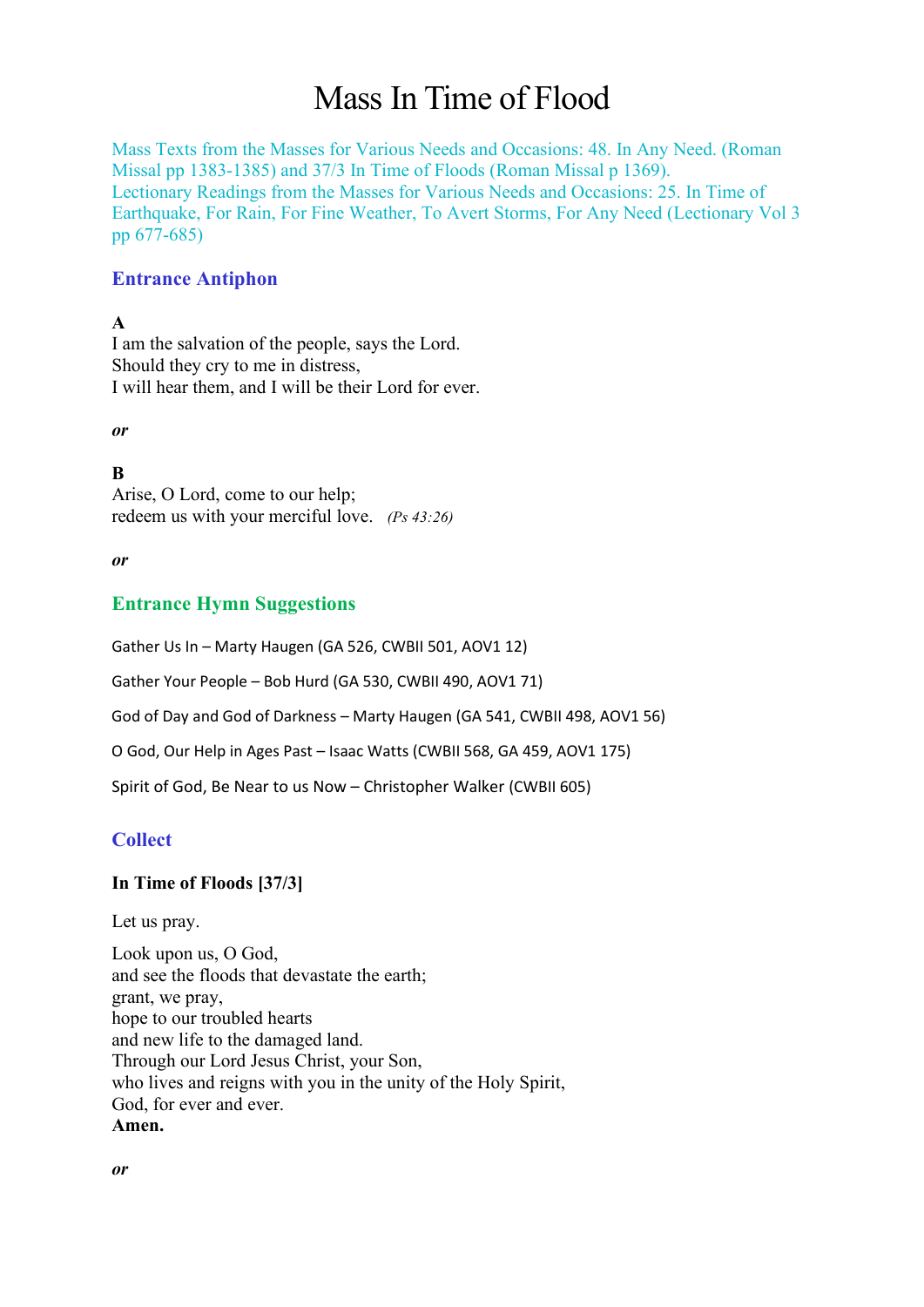#### **In any Need**

Let us pray.

Almighty and merciful God, look with compassion on our affliction, and so lighten your children's burden and confirm their faith, that they may always trust without hesitation in your fatherly providence. Through our Lord Jesus Christ, your Son, who lives and reigns with you in the unity of the Holy Spirit, God, for ever and ever. **Amen.**

# **First Reading**

# **Esther 4:17**

A reading from the book of Esther

# *Change us into joyful people.*

Calling to mind all the wonderful works of the Lord, Mordecai offered this prayer: 'Lord, Lord, King and Master of all things, everything is subject to your power, and there is no one who can withstand you in your will to save Israel. 'Yes, you have made heaven and earth, and all the marvels that are under heaven. You are the Lord of all, and there is none who can resist you, Lord. 'You know all things; you know, Lord, you know, that no insolence, arrogance, vainglory prompted me to this, to this refusal to bow down before proud Haman. 'I would readily have kissed his feet for the safety of Israel. 'But what I did, I did rather than place the glory of a man above the glory of God; and I will not bow down to any but to you, Lord; in so refusing I will not act in pride. Hear my supplication, have mercy on your heritage, and turn our grief into rejoicing, that we may live to hymn your name, Lord. Do not suffer the mouths of those who praise you to perish.'

The word of the Lord. **Thanks be to God.**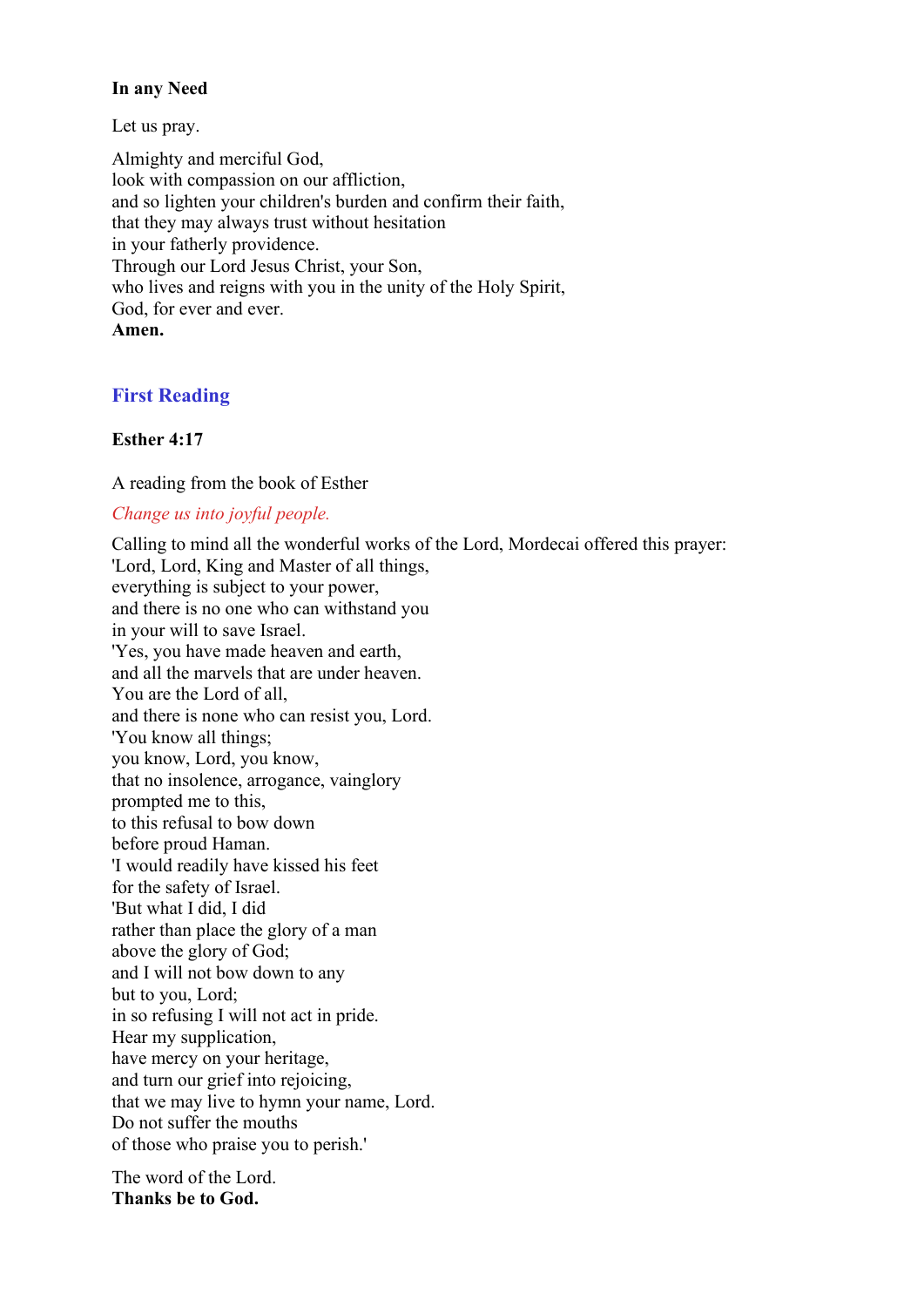#### **Lamentations 3:17-26**

#### A reading from the book of Lamentations

#### *It is good to wait in silence for the Lord to save.*

My soul is shut out from peace; I have forgotten happiness. And now I say, 'My strength is gone, that hope which came from the Lord.' Brooding on my anguish and affliction is gall and wormwood. My spirit ponders it continually and sinks within me. This is what I shall tell my heart, and so recover hope: the favours of the Lord are not all past, his kindnesses are not exhausted; every morning they are renewed; great is his faithfulness. 'My portion is the Lord,' says my soul, 'and so I will hope in him.' The Lord is good to those who trust him, to the soul that searches for him. It is good to wait in silence for the Lord to save.

The word of the Lord. **Thanks be to God.**

*or*

**Daniel 3:25, 34-43** 

#### A reading from the prophet Daniel

*Grant us deliverance worthy of your wonderful deeds.*

Azariah stood in the heart of the fire, and he began to pray: Oh! Do not abandon us for ever, for the sake of your name; do not repudiate your covenant, do not withdraw your favour from us, for the sake of Abraham, your friend, of Isaac your servant, and of Israel your holy one, to whom you promised descendants as countless as the stars of heaven and as the grains of sand on the seashore. Lord, now we are the least of all the nations, now we are despised throughout the world, today because of our sins.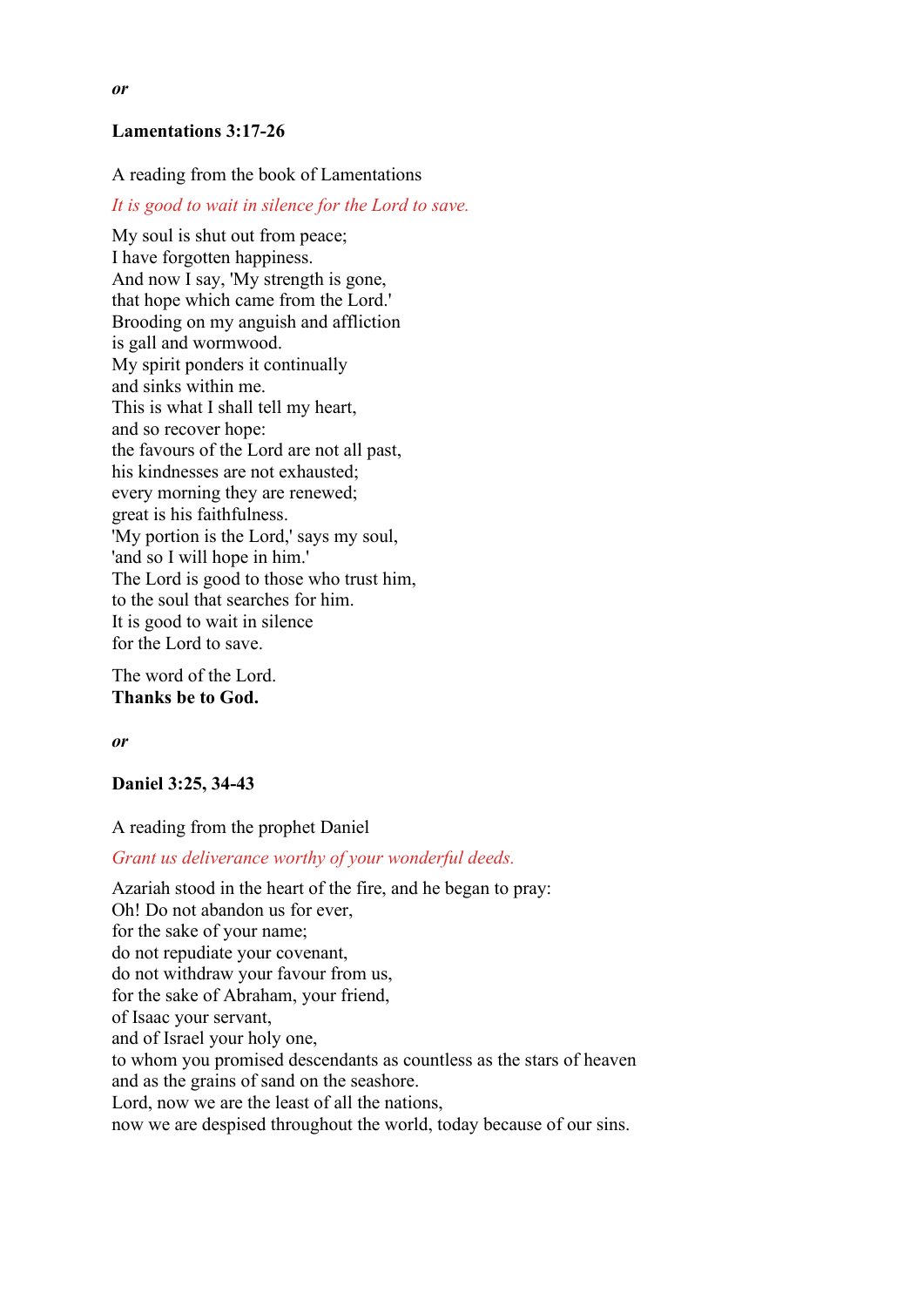We have at this time no leader, no prophet, no prince, no holocaust, no sacrifice, no oblation, no incense, no place where we can offer you the first-fruits and win your favour. But may the contrite soul, the humbled spirit be as acceptable to you as holocausts of rams and bullocks, as thousands of fattened lambs: such let our sacrifice be to you today, and may it be your will that we follow you wholeheartedly, since those who put their trust in you will not be disappointed. And now we put our whole heart into following you, into fearing you and seeking your face once more. Do not disappoint us: treat us gently, as you yourself are gentle and very merciful. Grant us deliverance worthy of your wonderful deeds, let your name win glory, Lord.

The word of the Lord. **Thanks be to God.**

*or*

### **Revelation 21:1-7**

#### A reading from the book of the Apocalypse

#### *There will be no more death and no more mourning or sadness.*

I, John, saw a new heaven and a new earth; the first heaven and the first earth had disappeared now, and there was no longer any sea. I saw the holy city, and the new Jerusalem, coming down from God out of heaven, as beautiful as a bride all dressed for her husband. Then I heard a loud voice call from the throne, 'You see this city? Here God lives among men. He will make his home among them; they shall be his people, and he will be their God; his name is God-with-them. He will wipe away all tears from their eyes; there will be no more death, and no more mourning or sadness. The world of the past has gone.'

Then the One sitting on the throne spoke: 'Now I am making the whole of creation new', he said. 'Write this: that what I am saying is sure and will come true.' And then he said, 'It is already done. I am the Alpha and the Omega, the Beginning and the End. I will give water from the well of life free to anybody who is thirsty; it is the rightful inheritance of the one who proves victorious; and I will be his God and he a son to me.'

The word of the Lord. Thanks be to God.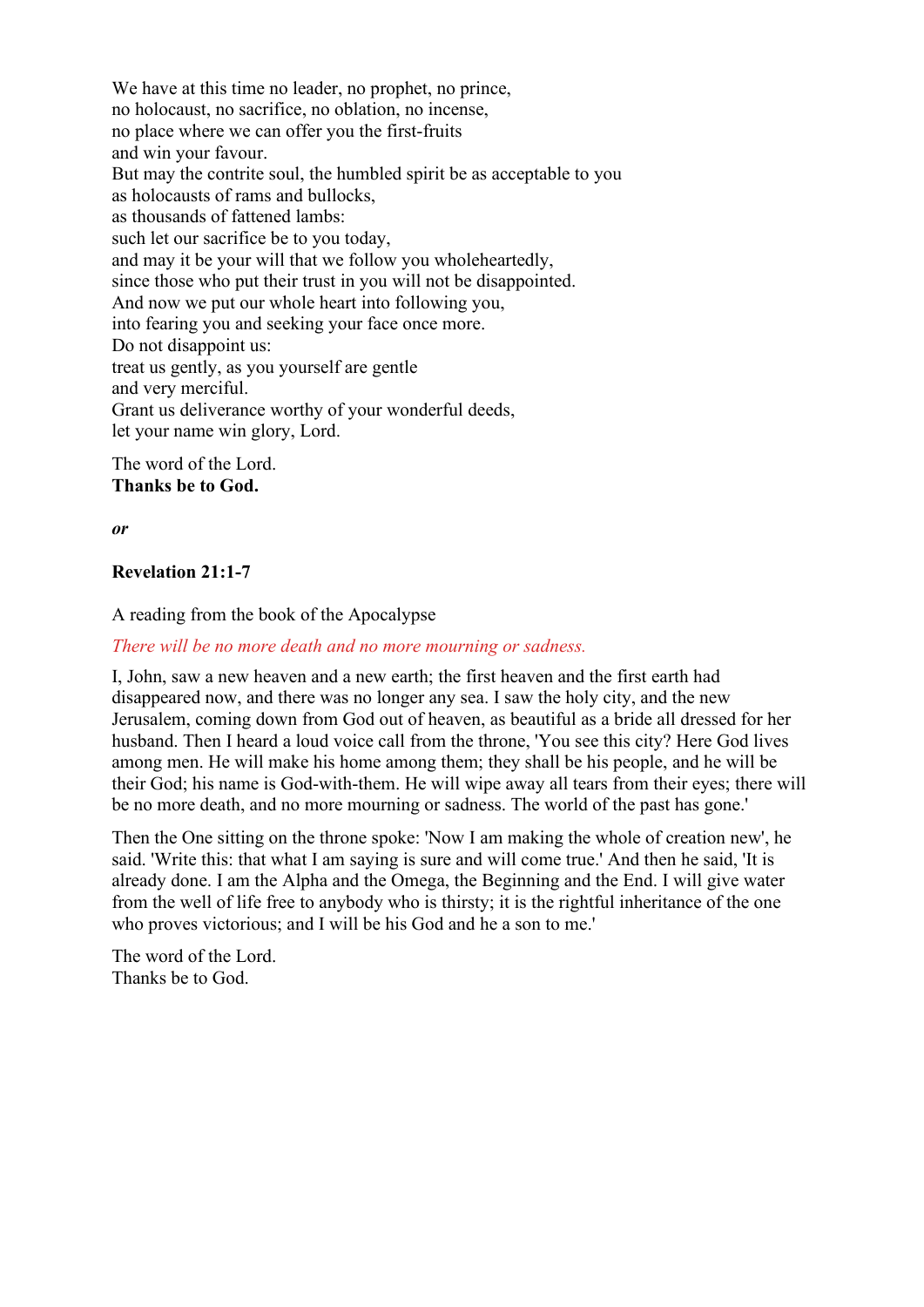# **Responsorial Psalm**

# **Ps 84:2-8**

R. Lord, let us see your kindness, and grant us your salvation.

O Lord, you once favoured your land and revived the fortunes of Jacob, you forgave the guilt of your people and covered all their sins. You averted all your rage, you calmed the heat of your anger. R.

Revive us now, God, our helper! Put an end to your grievance against us. Will you be angry with us for ever, will your anger never cease? R.

Will you not restore again our life that your people may rejoice in you? Let us see, O Lord, your mercy and give us your saving help. R.

### *or*

### **Ps 79:2-3, 5-7**

R. Let us see your face, Lord, and we shall be saved.

O shepherd of Israel, hear us, shine forth from your cherubim throne O Lord, rouse up your might, R.

Lord God of hosts, how long will you frown on your people's plea? You have fed them with tears for their bread, an abundance of tears for their drink. You have made us the taunt of our neighbours, our enemies laugh us to scorn. R.

#### *or*

# **Ps 122:1-3**

R. Have mercy on us, Lord, have mercy. or R. Our eyes are fixed on the Lord, pleading for his mercy.

To you have I lifted up my eyes, you who dwell in the heavens: my eyes, like the eyes of slaves on the hand of their lord. R.

Like the eyes of a servant on the hand of her mistress, so our eyes are on the Lord our God till he show us his mercy. R.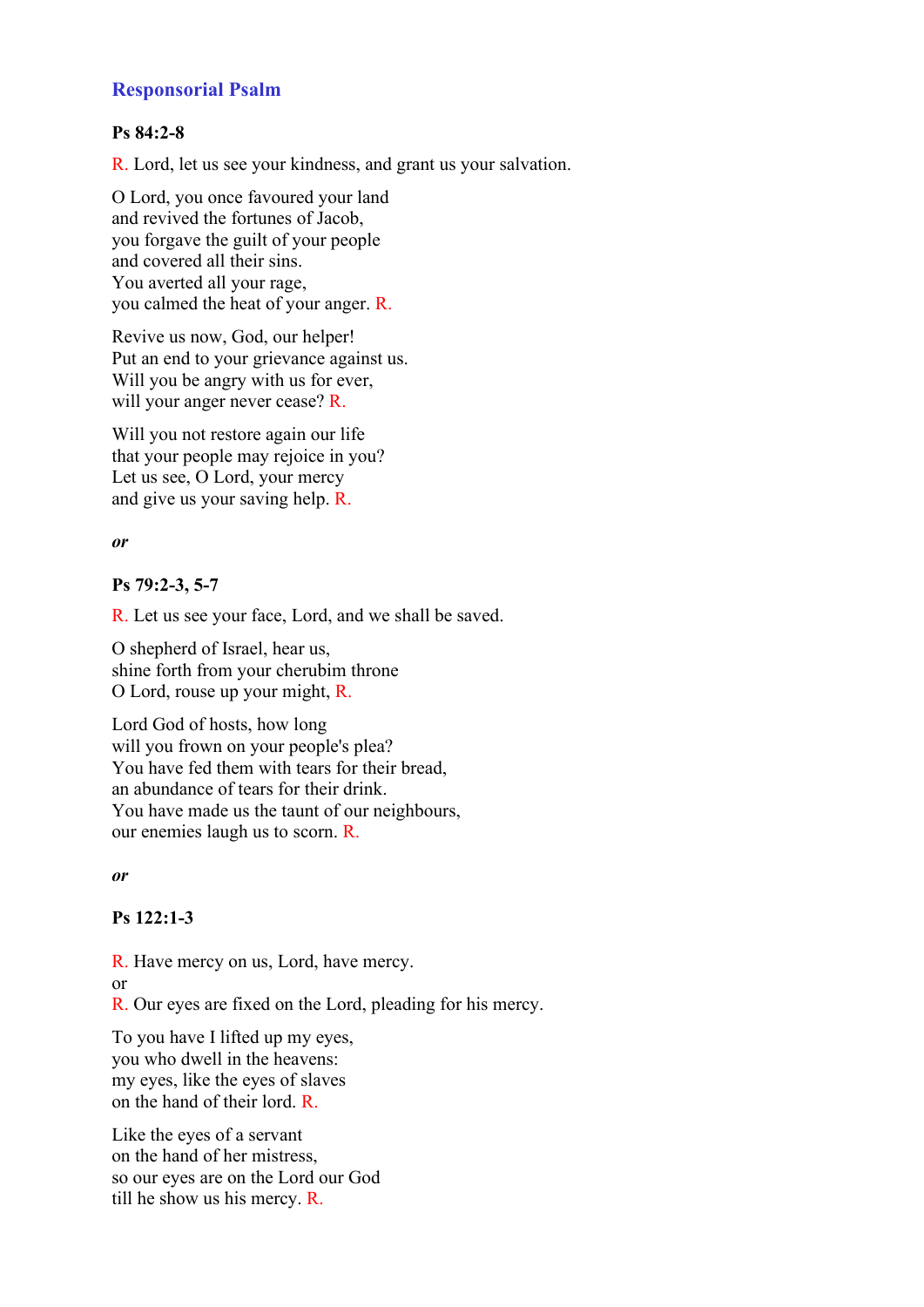#### **Responsorial Psalm – Music Suggestions**

Psalm 90 (91): Be with me, Lord - Christopher Willcock (Psalms for Feasts and Seasons 16) Psalm 90 (91): Be with me, Lord - Marty Haugen (CWB 627, GA 5, CWBII 286) Psalm 85: Lord, let us see your kindness – Marty Haugen (GA 49) Psalm 31: I Put My Life in Your Hands – Rosalie Bonighton (GA 30) Psalm 27: Do Not be Afraid / The Lord is My Light - Christopher Willcock (GA 28, CWBII 481) Psalm 27: The Lord is my Light and my Salvation - Noel Ancell (GA 27)

#### **Second Reading**

#### **Romans 8:18-30**

A reading from the letter of St Paul to the Romans

#### *We know that by turning everything to their good, God co-operates with all those who love him.*

I think that what we suffer in this life can never be compared to the glory, as yet unrevealed, which is waiting for us. The whole creation is eagerly waiting for God to reveal his sons. It was not for any fault on the part of creation that it was made unable to attain its purpose, it was made so by God; but creation still retains the hope of being freed, like us, from its slavery to decadence, to enjoy the same freedom and glory as the children of God. From the beginning till now the entire creation, as we know, has been groaning in one great act of giving birth; and not only creation, but all of us who possess the first-fruits of the Spirit, we too groan inwardly as we wait for our bodies to be set free.

The Spirit too comes to help us in our weakness. For when we cannot choose words in order to pray properly, the Spirit himself expresses our plea in a way that could never be put into words, and God who knows everything in our hearts knows perfectly well what he means, and that the pleas of the saints expressed by the Spirit are according to the mind of God.

We know that by turning everything to their good God co-operates with all those who love him, with all those that he has called according to his purpose. They are the ones he chose specially long ago and intended to become true images of his Son, so that his Son might be the eldest of many brothers. He called those he intended for this; those he called he justified, and with those he justified he shared his glory.

The word of the Lord. **Thanks be to God.**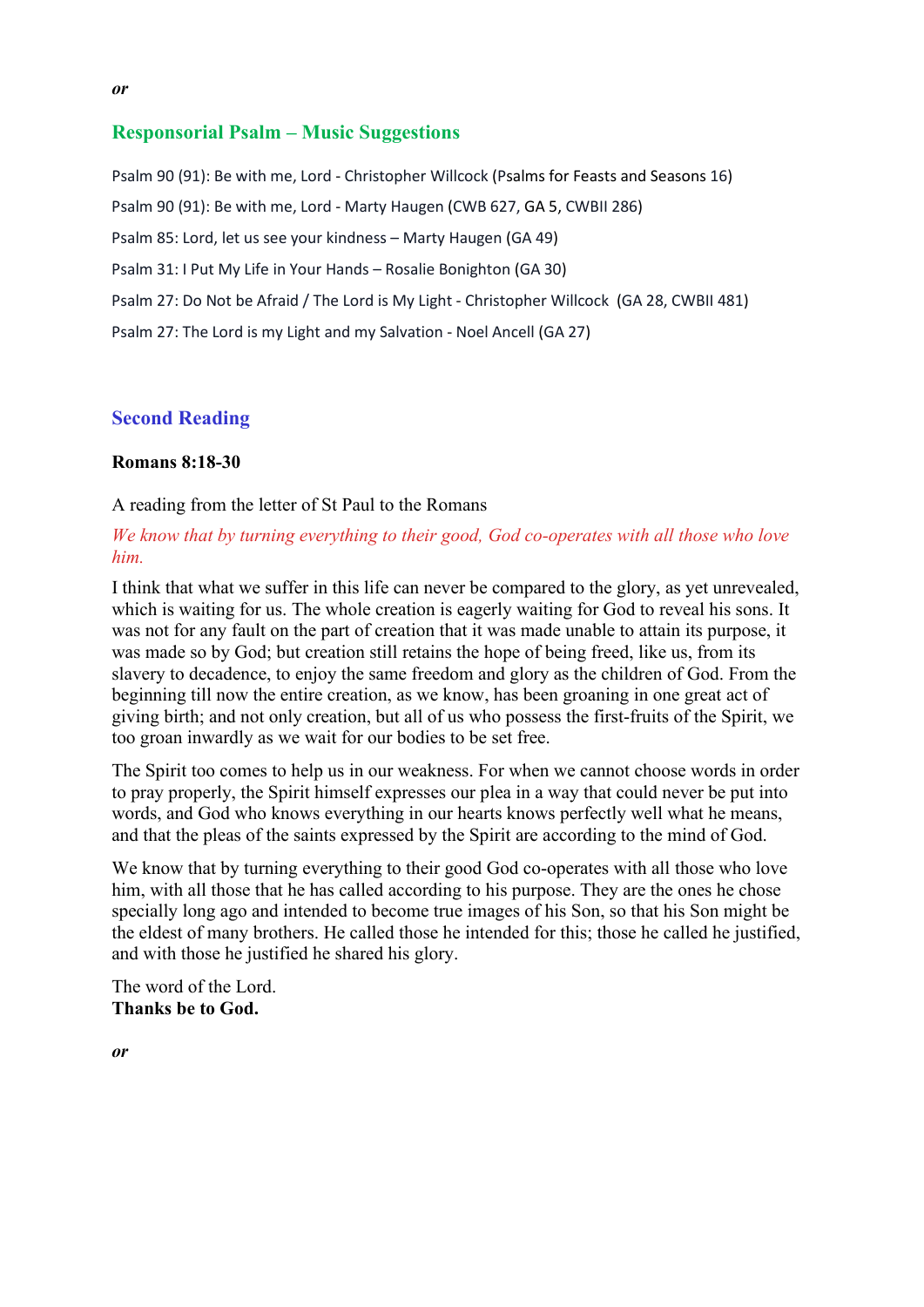#### **Romans 8:31-39**

A reading from the letter of St Paul to the Romans

*Neither death nor life can ever come between us and the love of God.*

With God on our side who can be against us? Since God did not spare his own Son, but gave him up to benefit us all, we may be certain, after such a gift, that he will not refuse anything he can give. Could anyone accuse those that God has chosen? When God acquits, could anyone condemn? Could Christ Jesus? No! He not only died for us - he rose from the dead, and there at God's right hand he stands and pleads for us.

Nothing therefore can come between us and the love of Christ, even if we are troubled or worried, or being persecuted, or lacking food or clothes, or being threatened or even attacked. As scripture promised: For your sake we are being massacred daily, and reckoned as sheep for the slaughter. These are the trials through which we triumph, by the power of him who loved us.

For I am certain of this: neither death nor life, no angel, no prince, nothing that exists, nothing still to come, not any power, or height or depth, nor any created thing, can ever come between us and the love of God made visible in Christ Jesus our Lord.

The word of the Lord. **Thanks be to God.**

*or*

**James 1: 2-4, 12** 

A reading from the letter of St James

*Happy are they who stand firm when trials come.*

My brothers, you will always have your trials but, when they come, try to treat them as a happy privilege; you understand that your faith is only put to the test to make you patient, but patience too is to have its practical results so that you will become fully-developed, complete, with nothing missing.

Happy the man who stands firm when trials come. He has proved himself, and will win the prize of life, the crown that the Lord has promised to those who love him.

The word of the Lord. **Thanks be to God.**

# **Gospel Acclamation**

**Ps 32:22**

Alleluia, alleluia! Lord, let your mercy be on us, as we place our trust in you. Alleluia!

*or*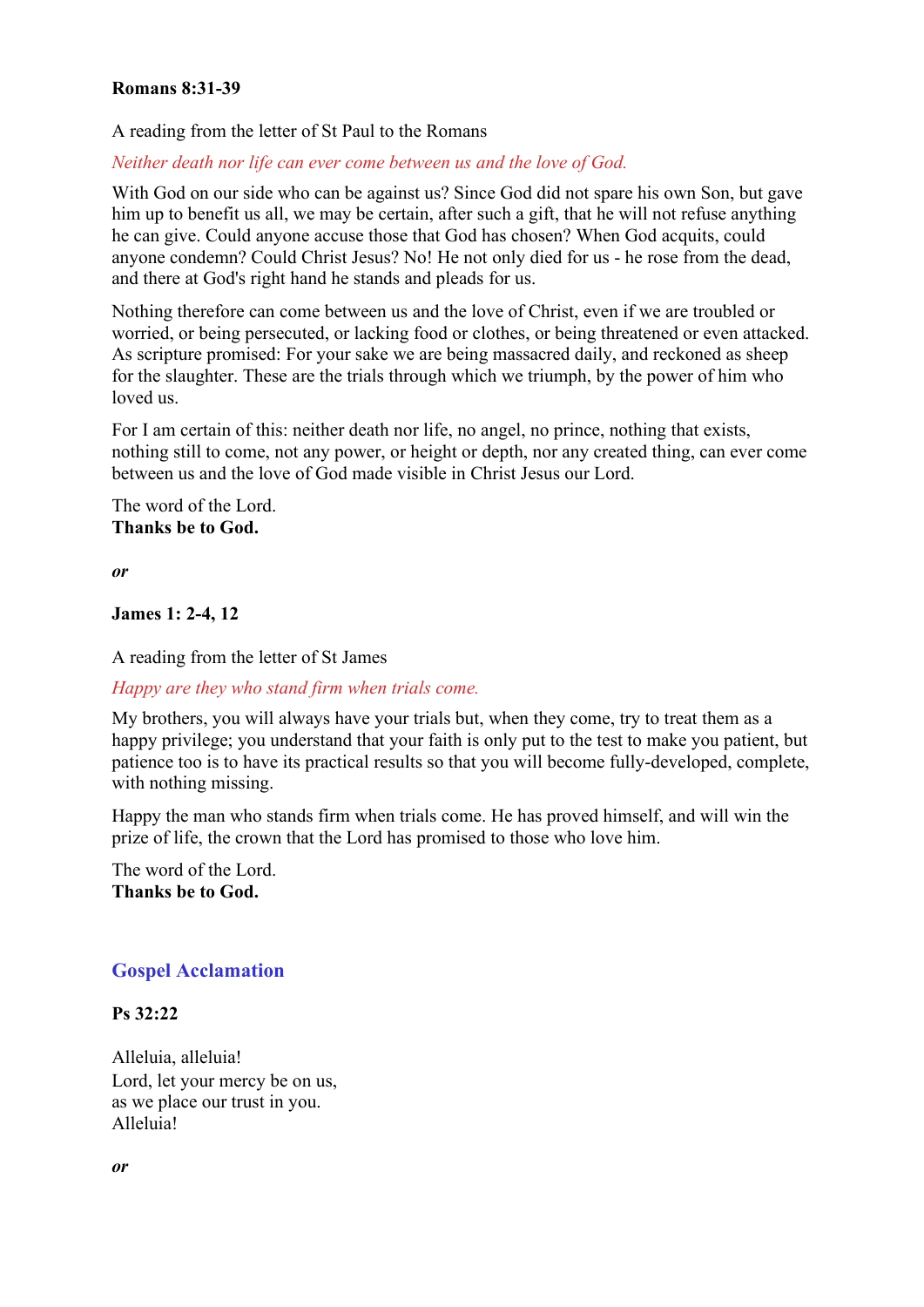# **2 Corinthians 1:3-4**

Alleluia, alleluia! Blessed be the Father of mercies and the God of all comfort, who consoles us in all our afflictions. Alleluia!

### *or*

# **James 1:12**

Alleluia, alleluia! Blessed are they who stand firm when trials come; when they have stood the test, they will win the crown of life. Alleluia!

# **Gospel**

# **Matthew 7:7-11**

A reading from the holy Gospel according to Matthew

*Everyone who searches, finds.*

Jesus said to his disciples: 'Ask, and it will be given to you; search, and you will find; knock, and the door will be opened to you. For the one who asks always receives; the one who searches always finds; the one who knocks will always have the door opened to him. Is there a man among you who would hand his son a stone when he asked for bread? Or would hand him a snake when he asked for a fish? If you, then, who are evil, know how to give your children what is good, how much more will your Father in heaven give good things to those who ask him!'

The Gospel of the Lord. **Praise to you, Lord Jesus Christ.**

*or*

# **Mark 4:35-41**

A reading from the holy Gospel according to Mark

# *Who can this be? Even the wind and the sea obey him.*

With the coming of evening, Jesus said to his disciples, 'Let us cross over to the other side.' And leaving the crowd behind they took him, just as he was, in the boat; and there were other boats with him. Then it began to blow a gale and the waves were breaking into the boat so that it was almost swamped. But he was in the stern, his head on the cushion, asleep. They woke him and said to him, 'Master, do you not care? We are going down!' And he woke up and rebuked the wind and said to the sea, 'Quiet now! Be calm!' And the wind dropped, and all was calm again. Then he said to them, 'Why are you so frightened? How is it that you have no faith?' They were filled with awe and said to one another, 'Who can this be? Even the wind and the sea obey him.'

The Gospel of the Lord. **Praise to you, Lord Jesus Christ.**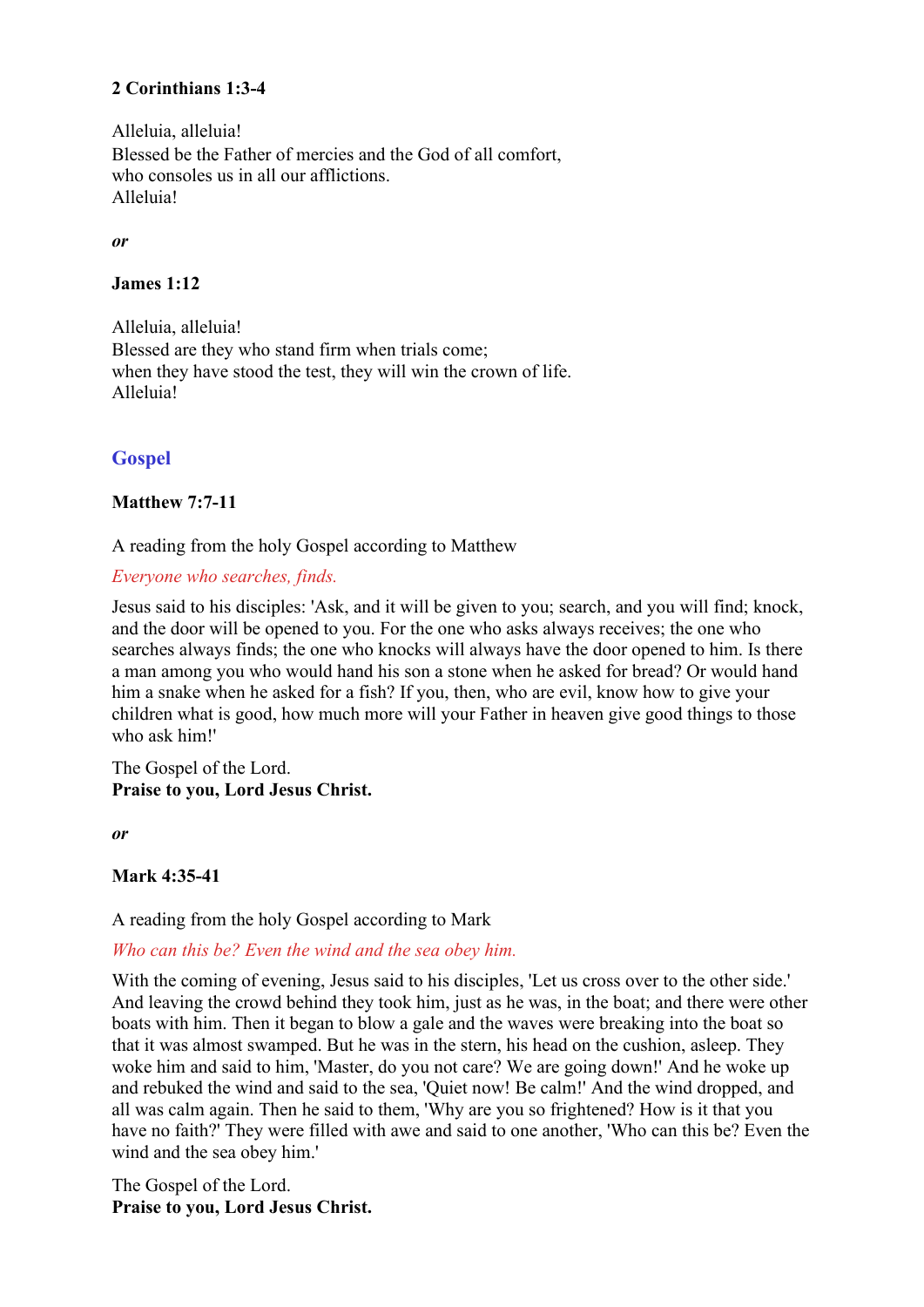# **Luke 18:1-8**

A reading from the holy Gospel according to Luke

*God will see justice done to his chosen who cry to him.*

Jesus told his disciples a parable about the need to pray continually and never lose heart. 'There was a judge in a certain town' he said who had neither fear of God nor respect for man. In the same town there was a widow who kept coming to him and saying, "I want justice from you against my enemy!" For a long time he refused, but at last he said to himself "Maybe I have neither fear of God nor respect for man, but since she keeps pestering me I must give this widow her just rights, or she will persist in coming and worry me to death."'

And the Lord said, 'You notice what the unjust judge has to say? Now will not God see justice done to his chosen who cry to him day and night even when he delays to help them? I promise you, he will see justice done to them, and done speedily. But when the Son of Man comes, will he find any faith on earth?'

The Gospel of the Lord. **Praise to you, Lord Jesus Christ.**

# **Prayer of the Faithful**

**Presider:** As we pray together during this time of loss of life and livelihood following the recent devastating floods, let us take heart from the words of Jesus Christ who urged his followers to call on God for their daily needs.

#### **Reader:**

We pray for all leaders in our Church, particularly those in areas effected by natural disasters, especially the floods in  $\cdot$  that their words and witness will provide sources of comfort, compassion and inspiration for all affected. We pray to the Lord.

# **All: Lord, hear our prayer.**

We pray for all peoples who suffer as a result of the damaging rains and floods of recent times: that those in national and local authority, together with local service providers and neighbours, will foster hope and healing of troubled hearts, and help to rebuild lives in their community. We pray to the Lord.

#### **All: Lord, hear our prayer.**

We pray for all those here present: that they will be inspired by the courage and compassion of first responders in the region of N. The set of the state of the and have a similar generosity of heart to meet the needs of those in our local community. We pray to the Lord.

# **All: Lord, hear our prayer.**

We pray for all who have died recently as a result of the damaging floods: that they will enjoy eternal light and peace with God in the heavenly kingdom, and that their families will be comforted by the generous love and care of people of good will. We pray to the Lord.

# **All: Lord, hear our prayer.**

*or*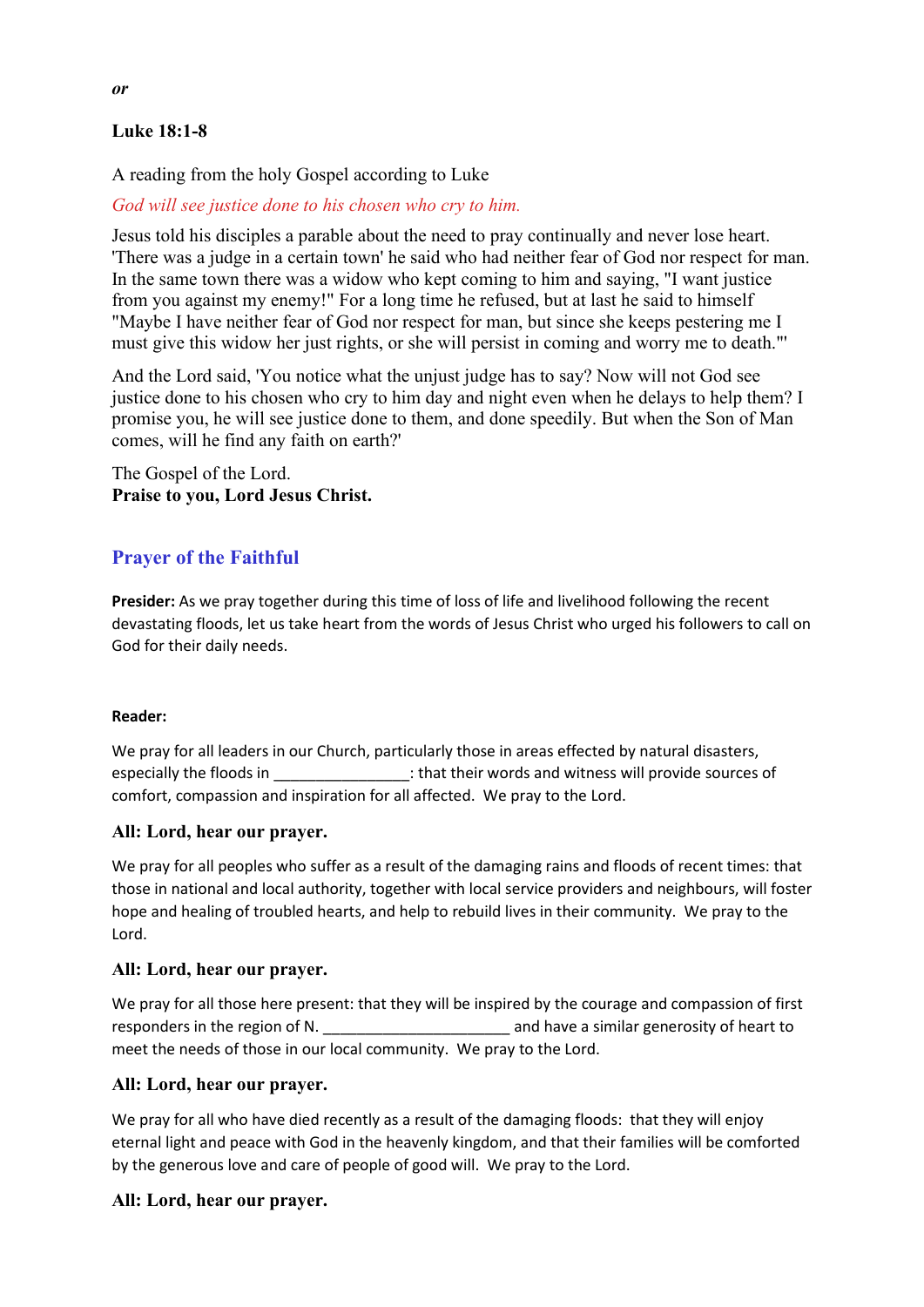**Presider:** Gracious and loving God, source of all creation and all that is good, help us to respond to the needs of your people who suffer at this time. We make our prayers through Christ, Our Lord, Amen.

#### **Preparation of the Offerings Hymn Suggestions**

Be Not Afraid – Bob Dufford (GA 449, AOV1 114) My Soul is Longing for your Peace – Lucien Deiss (GA 519, CWBII 559) O God of Earth and Space – Jane Parker Huber – (CWBII 575) Thirsting for God – John L. Bell (GA 450) You are Near – Dan Schutte (GA 451, AOV1 112)

# **Prayer over the Offerings**

Pray, brethren (brothers and sisters), that my sacrifice and yours may be acceptable to God, the almighty Father.

**May the Lord accept the sacrifice at your hands for the praise and glory of his name, for our good and the good of all his holy Church.**

Accept in compassion, Lord, we pray, the offerings of your family, that under your protective care they may never lose what they have received but attain the gifts that are eternal. Through Christ our Lord. **Amen.**

# **Communion Antiphon**

#### **A**

Come to me, all who labour and are burdened, and I will refresh you, says the Lord. *(Mt 11:28)*

#### *or*

#### **B**

Whatever you ask the Father in my name, he will give you. Ask, and you will receive, so that your joy may be complete, says the Lord. *(Jn 16:23-24)*